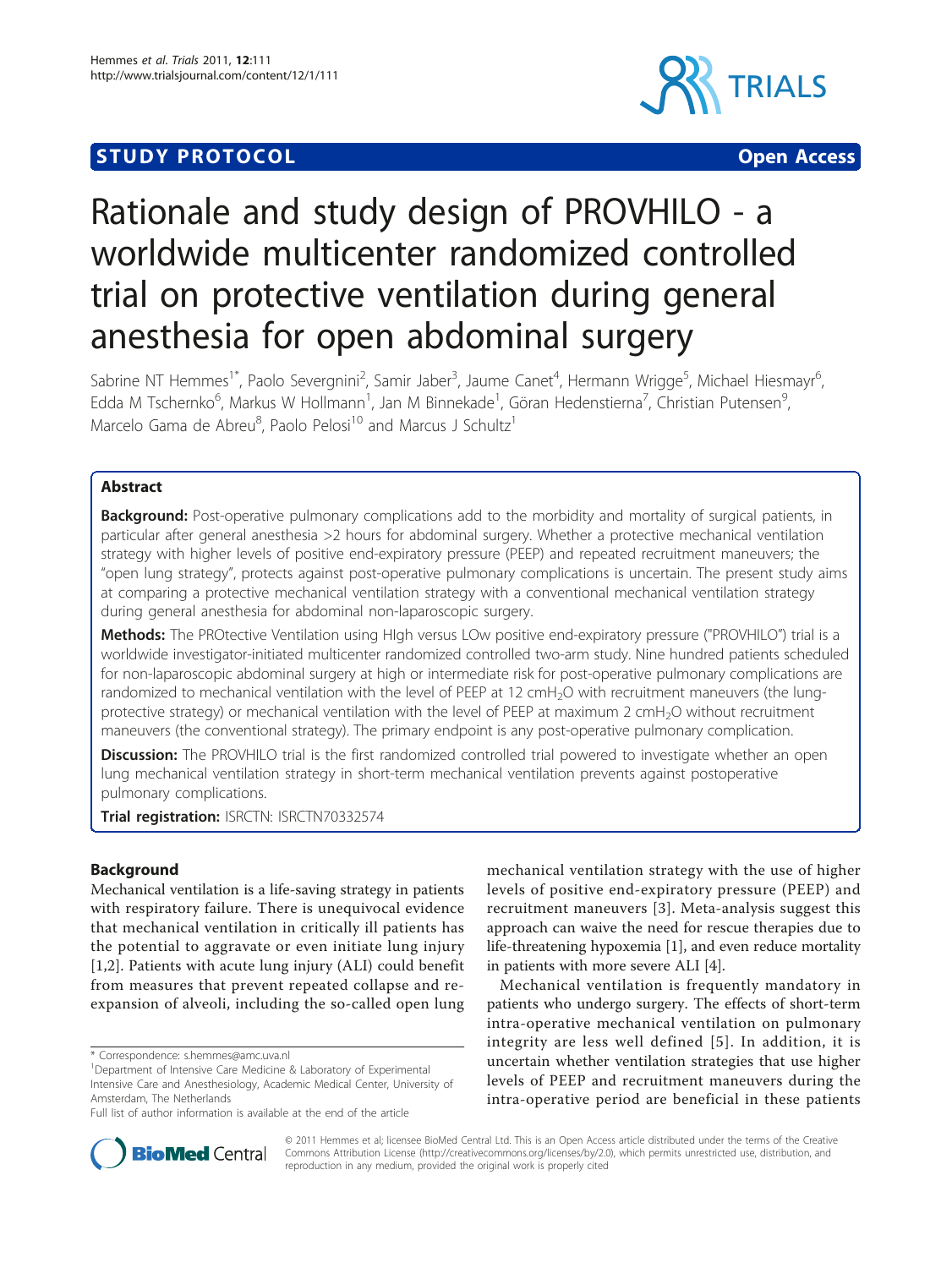[[6,](#page-7-0)[7\]](#page-8-0). However, higher levels of PEEP could reduce intra-operative atelectasis, decreasing repetitive collapse and re-expansion of dependent lung parts, and thereby attenuating pulmonary inflammation and coagulation [[8,9](#page-8-0)]. Use of recruitment maneuvers to open the lungs has been found to improve the effectiveness of PEEP with regard to gas exchange during general anesthesia [[10](#page-8-0)]. Intra-operative use of PEEP does not represent a common practice. Indeed, an observational study conducted in 28 centers in France revealed that most patients undergoing general surgery were ventilated without PEEP [[11\]](#page-8-0). Thus, the intra-operative use of PEEP cannot be seen as clinical standard.

Post-operative pulmonary complications, in particular after general anesthesia >2 hours for abdominal surgery, add to the morbidity and mortality of surgical patients [[12,13\]](#page-8-0). We hypothesize that a lung-protective mechanical ventilation strategy with higher levels of PEEP and recruitment maneuvers attenuates post-operative pulmonary complications in patients without lung injury (i.e., patients who do not fulfill the criteria for ALI at the moment of surgery).

PROVHILO aims at comparing the effects of such protective strategy and conventional mechanical ventilation in biomarkers of lung injury, post-operative pulmonary complications, extra-pulmonary complications and length of hospital stay in patients undergoing general anesthesia for open abdominal surgery.

## Methods

#### Objectives and design

The PROtective Ventilation using HIgh versus LOw positive end-expiratory pressure ("PROVHILO") trial is a worldwide investigator-initiated multicenter randomized controlled two-arm trial.

The Institutional Review Board of the Academic Medical Center - University of Amsterdam, Amsterdam, The Netherlands, approved the trial. The PROVHILO trial is conducted in accordance with the declaration of Helsinki and was registered on October 29 2010 at [http://](http://www.controlled-trials.com) [www.controlled-trials.com](http://www.controlled-trials.com) with trial identification number ISRCTN70332574.

#### CONSORT diagram

Figure 1 shows the CONSORT diagram of the PROV-HILO trial.

#### Study population

Local investigators screen consecutive patients scheduled for non-laparoscopic abdominal surgery in participating centers worldwide. Demographic data on screened patients regardless of meeting enrolment criteria are recorded (registry: age, gender, type of surgery). A total of 900 patients are randomized to the 2 different mechanical



ventilation strategies. In the participating centers at least 2 investigators are involved with the study. One researcher is involved with mechanical ventilation practice in the operation room, he/she will be blinded for the randomized intervention most closely to the time of tracheal intubation (depending on local situation) - the second investigator, blinded for randomization arm, will score the primary and secondary post-operative endpoints.

Patients with high or intermediate risk for post-operative pulmonary complications following non-laparoscopic abdominal surgery with general anesthesia are eligible for participation. To identify such patients the ARISCAT risk score (see Table [1](#page-2-0)) will be used [\[14](#page-8-0)]. This predictive risk index is developed by the ARISCAT Group to assess the individual pre-operative risk for post-operative pulmonary complications. An ARISCAT risk score  $\geq 26$  is associated with an intermediate to high risk for postoperative pulmonary complications.

Patients planned for laparoscopic surgery are excluded from participation, as are non-adult patients (age <18 years), patients with a body mass index >40 kg/m<sup>2</sup>, pregnant patients (excluded by laboratory analysis), and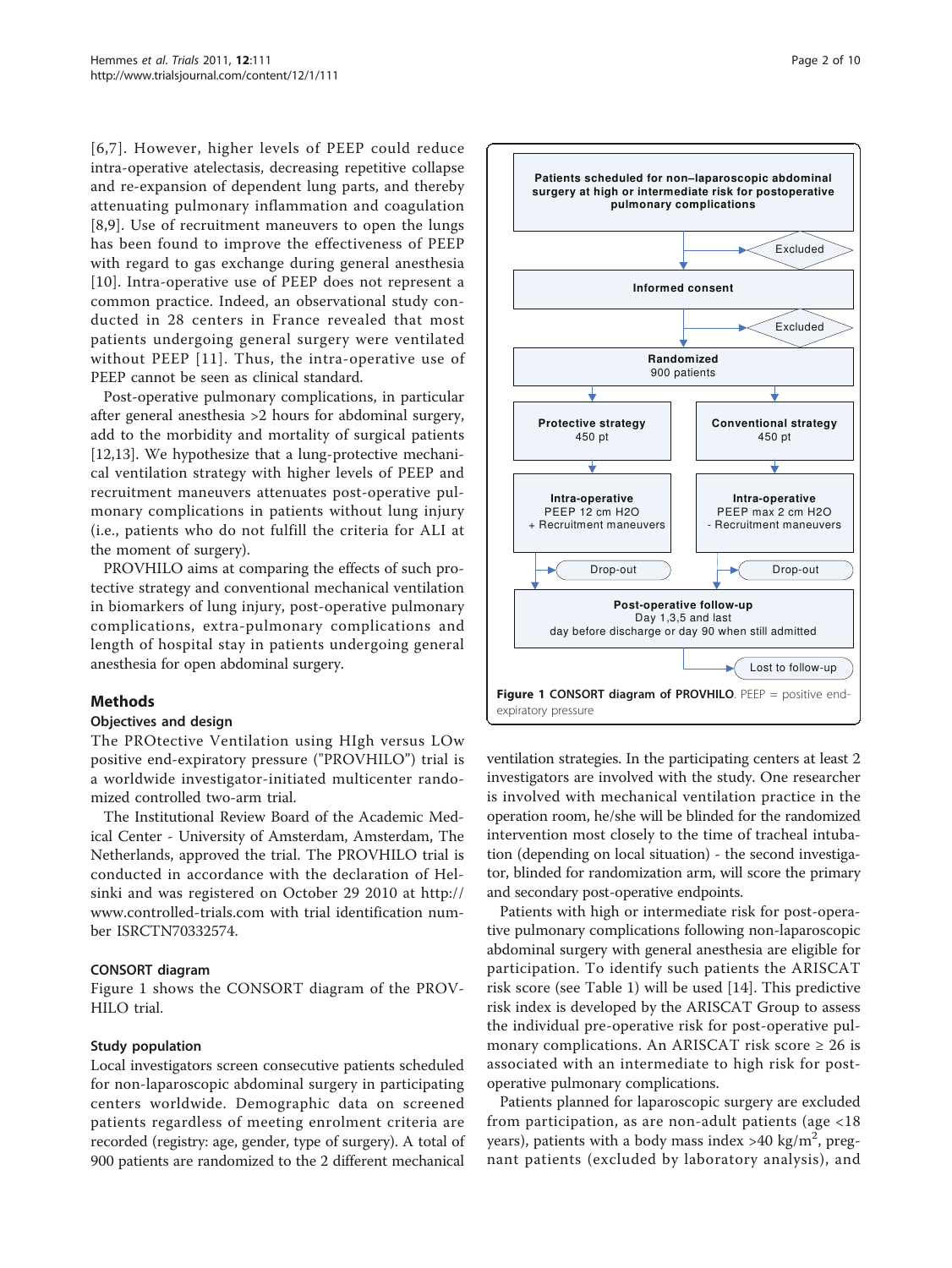|                                        | Multivariate Analysis OR (95% CI) $n = 1,624$ | $\beta$ Coefficient | <b>Risk Scoret</b> |
|----------------------------------------|-----------------------------------------------|---------------------|--------------------|
| Age (years)                            |                                               |                     |                    |
| $\leq 50$                              |                                               |                     |                    |
| $51 - 80$                              | $1.4$ (0.6 - 3.3)                             | 0.331               | 3                  |
| >80                                    | $5.1$ $(1.9 - 13.3)$                          | 1.619               | 16                 |
| Pre-operative (SpO <sub>2</sub> , %)   |                                               |                     |                    |
| $\geq 96$                              |                                               |                     |                    |
| $91 - 95$                              | $2.2$ $(1.2 - 4.2)$                           | 0.802               | 8                  |
| $\leq 90$                              | $10.7$ $(4.1 - 28.1)$                         | 2.375               | 24                 |
| Respiratory infection                  | $5.5$ (2.6 - 11.5)                            | 1.698               | 17                 |
| in the last month                      |                                               |                     |                    |
| Pre-operative anemia ( $\leq 10$ g/dl) | $3.0$ $(1.4 - 6.5)$                           | 1.105               | 11                 |
| Surgical incision                      |                                               |                     |                    |
| Peripheral                             |                                               |                     |                    |
| Upper abdominal                        | $4.4$ $(2.3 - 8.5)$                           | 1.480               | 15                 |
| Intra-thoracic                         | $11.4$ (4.9 - 26.0)                           | 2.431               | 24                 |
| Duration of surgery (hours)            |                                               |                     |                    |
| $\leq$ 2                               |                                               |                     |                    |
| $2 - 3$                                | $4.9(2.4 - 10.1)$                             | 1.593               | 16                 |
| >3                                     | $9.7$ (4.7 - 19.9)                            | 2.268               | 23                 |
| Emergency procedure                    | $2.2$ (1.0 - 4.5)                             | 0.768               | 8                  |

#### <span id="page-2-0"></span>Table 1 ARISCAT risk score - Independent predictors of risk for post-operative pulmonary complications identified in the logistic regression model

High or intermediate risk for postoperative pulmonary complications following abdominal surgery: risk score ≥ 26

Abbreviations: CI, confidence interval; OR, odds ratio; SpO<sub>2</sub>, oxyhemoglobin saturation by pulse oximetry breathing air in supine position; g/dL, gram per decilitre † The simplified risk score was the sum of each logistic regression coefficient multiplied by 10, after rounding off its value.

patients who consented for another interventional study or decline to participate. In addition, patients who were on mechanical ventilation >30 minutes (e.g., because of general anesthesia for surgery) within last 30 days, are excluded. Other important exclusion criteria include: any previous lung surgery, history of previous severe chronic obstructive pulmonary disease (COPD) with (non-invasive) ventilation and/or oxygen therapy at home and/or repeated systemic corticosteroid therapy for acute exacerbations of COPD, ALI or acute respiratory distress syndrome expected to require prolonged post-operative mechanical ventilation, persistent hemodynamic instability or intractable shock (considered hemodynamic unsuitable for the study by the patient's managing physician), severe cardiac disease (New York Heart Association class III or IV, or acute coronary syndrome, or persistent ventricular tachyarrhythmia's), and recent immunosuppressive medication (receiving chemotherapy or radiation therapy within last 2 months).

All patients are asked for signed informed consent, as required by the institutional review board in accordance with the Declaration of Helsinki.

## Randomization and intervention

Randomization is performed using a dedicated, password protected, SSL-encrypted website. Randomization

sequence is generated using random blocks and is stratified per center. No blocking is applied to other trial factors.

Patients are randomly assigned to mechanical ventilation with levels of PEEP at 12  $\text{cm}H_2\text{O}$  with the use of recruitment maneuvers (the lung-protective strategy) or mechanical ventilation with levels of PEEP at maximum 2 cmH<sub>2</sub>O without recruitment maneuvers (the conventional strategy). The PEEP level in the protective strategy is chosen to be  $12 \text{ cmH}_2\text{O}$ , to achieve maximal interventional effect without causing harm to participating patients and to make the intervention acceptable for the participating clinicians. The conventional strategy is chosen based on a national survey in France that showed >90% of responding anesthetists to use levels of PEEP of  $0 - 4$  cmH<sub>2</sub>O without recruitment maneuvers [\[11](#page-8-0)]. Since not all available anesthesia ventilators can apply levels of PEEP  $\langle 2 \text{ cm} H_2O \rangle$ , the level of PEEP is set at a maximum of 2 cmH<sub>2</sub>O with the conventional strategy. However the lowest possible level of PEEP is always chosen.

#### Mechanical ventilation

Patients are ventilated with a volume-controlled mechanical ventilation strategy. Although it is left to the discretion of the attending anesthesiologist to use different fractions of inspired oxygen, it is advised to use at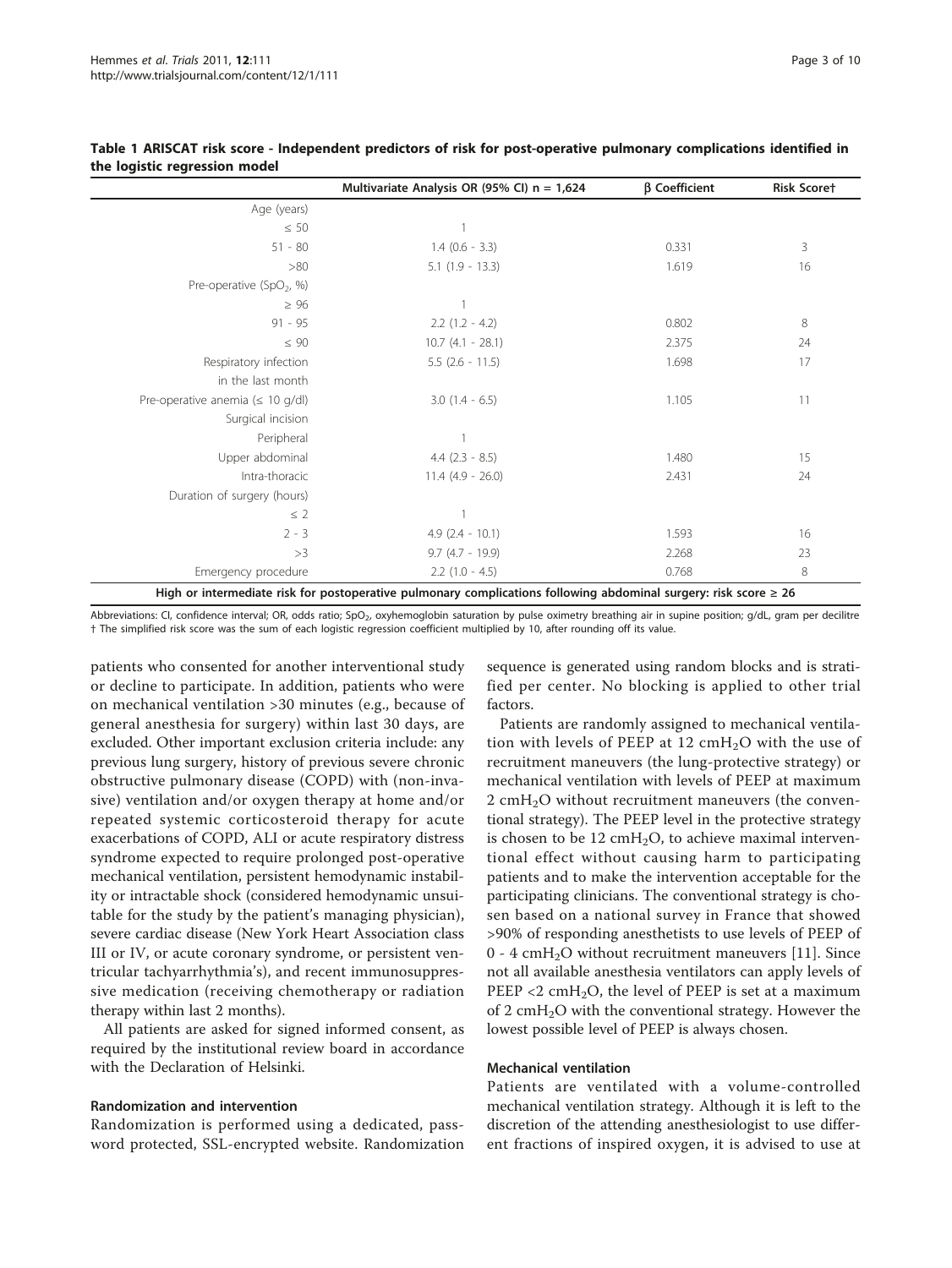least 0.4, with the lowest oxygen fraction to maintain oxygen saturation  $\geq$  92%. The inspiratory to expiratory time ratio (I:E) is set at 1:2, and the respiratory rate is adjusted to reach normocapnia (end-tidal carbon dioxide partial pressure between 35 and 45 mmHg). Tidal volumes of <8 mL/kg predicted body weight (PBW) are advised to be used [[15\]](#page-8-0). PBW is calculated according to a predefined formula:  $50 + 0.91 \times$  (centimeters of height - 152.4) for males and  $45.5 + 0.91 \times$  (centimeters of height - 152.4) for females [[16](#page-8-0),[17\]](#page-8-0). Tidal volumes throughout this protocol refer to the actual inspired tidal volume in the ventilator circuit.

#### Recruitment maneuver

Recruitment maneuvers, as part of the lung-protective strategy, are performed directly after intubation, after any disconnection from the mechanical ventilator, and directly before tracheal extubation. Recruitment maneuvers should not be performed when patients are hemodynamic unstable, as judged by the attending physician.

Recruitment maneuvers are not easily applied with available anesthesia ventilators since not all machines have an inspiratory hold function or other adequate facilities. To obtain standardization among centers, recruitment maneuvers are performed as follows:

1. peak inspiratory pressure limit is set at  $45 \text{ cm}H_2\text{O}$ 2. tidal volume is set at 8 ml/kg PBW and respiratory rate at 6-8 breaths/min (or lowest respiratory rate that anesthesia ventilator allows), while PEEP is set at  $12 \text{ cm}H_2O$ 

3. inspiratory to expiratory ratio (I:E) is set at 1:2

4. tidal volumes are increased in steps of 4 ml/kg PBW until a plateau pressure of 30-35  $cmH<sub>2</sub>O$ 

5. 3 breaths are administered with a plateau pressure of 30-35  $cmH<sub>2</sub>O$ 

6. peak inspiratory pressure limit, respiratory rate, I: E, and tidal volume are set back to settings preceding each recruitment maneuver, while maintaining PEEP at 12 cmH<sub>2</sub>O

## Protocol drop-out

Anesthesiologists are allowed to change the ventilation protocol at any time point upon the surgeon's request, or if there is any concern about patient's safety. The level of PEEP can be modified according to the anesthesiologist in charge if the systolic arterial pressure drops <90 mmHg for more than 3 minutes despite intravenous fluid infusion and/or start of vasopressors, if dosages of vasopressors are at the highest level tolerated, if new arrhythmias develop which are unresponsive to treatment suggested by the Advanced Cardiac Life Support Guidelines [[18\]](#page-8-0), if there is need of massive transfusion to

maintain Ht  $>$ 21% (Hb  $>$ 7 mg/dl), or if there is a surgical complication determining life-threatening situations.

### Rescue therapy

In both study groups, in case of desaturation  $(SpO<sub>2</sub>)$ <90%), after excluding airway problems, severe hemodynamic impairment and ventilator malfunction, a rescue strategy is proposed, which improves oxygenation with respectively a decreasing level of PEEP with increasing  $FiO<sub>2</sub>$  in the lung-protective strategy group, and increasing levels of PEEP and  $FiO<sub>2</sub>$  in the conventional group (see Table 2).

## Standard procedures

The study protocol stresses that routine general anesthesia, post-operative pain management, physiotherapeutic procedures and fluid management must be used in the peri-operative as well as the post-operative period according to each centers specific expertise and routine clinical use, to minimize interference with the trial intervention. However, it is suggested to perform post-operative pain management in order to achieve a visual analogue scale (VAS) pain score <3, to use regional or neuroaxial analgesia if indicated, to use physiotherapy by early mobilization, deep breathing exercises with and without incentive spirometry, and stimulation of cough in the post-operative period, to avoid fluid overload (according to the discretion of the responsible physicians) and to use appropriate prophylactic antibiotics when indicated. Data on the applied procedures will be collected and analysed.

## Follow up

Baseline variables are collected pre-operative at the preanesthetic visit or before induction of general anesthesia. The following variables are collected; gender, age, height, weight, functional status (independent, partially dependent or totally dependent), physical status (according to

### Table 2 Rescue therapies with the protective and the conventional strategy

| Protective |                  |            | Conventional   |                  |               |  |
|------------|------------------|------------|----------------|------------------|---------------|--|
| Step       | FiO <sub>2</sub> | PEEP       | Step           | FiO <sub>2</sub> | <b>PEEP</b>   |  |
| 1          | 0.5              | 12         |                | 0.5              | $\mathcal{P}$ |  |
| 2          | 0.5              | 10         | $\mathfrak{D}$ | 0.6              | $\mathcal{P}$ |  |
| 3          | 0.5              | 8          | 3              | 0.6              | 3             |  |
| 4          | 0.5              | 6          | 4              | 0.6              | 4             |  |
| 5          | 0.6              | 6          | 5              | 0.6              | 5             |  |
| 6          | 0.7              | 6          | 6              | 0.7              | 5             |  |
| 7          | 0.8              | 6          | 7              | 0.8              | 5             |  |
| 8          | 0.8              | 4 or lower | 8              | 0.8              | 6             |  |
|            |                  |            | 9              | <b>RM</b>        | 6             |  |

See text for details.

Abbreviations: PEEP = positive end-expiratory pressure; FiO<sub>2</sub> = fractional inspired oxygen; RM, recruitment maneuver.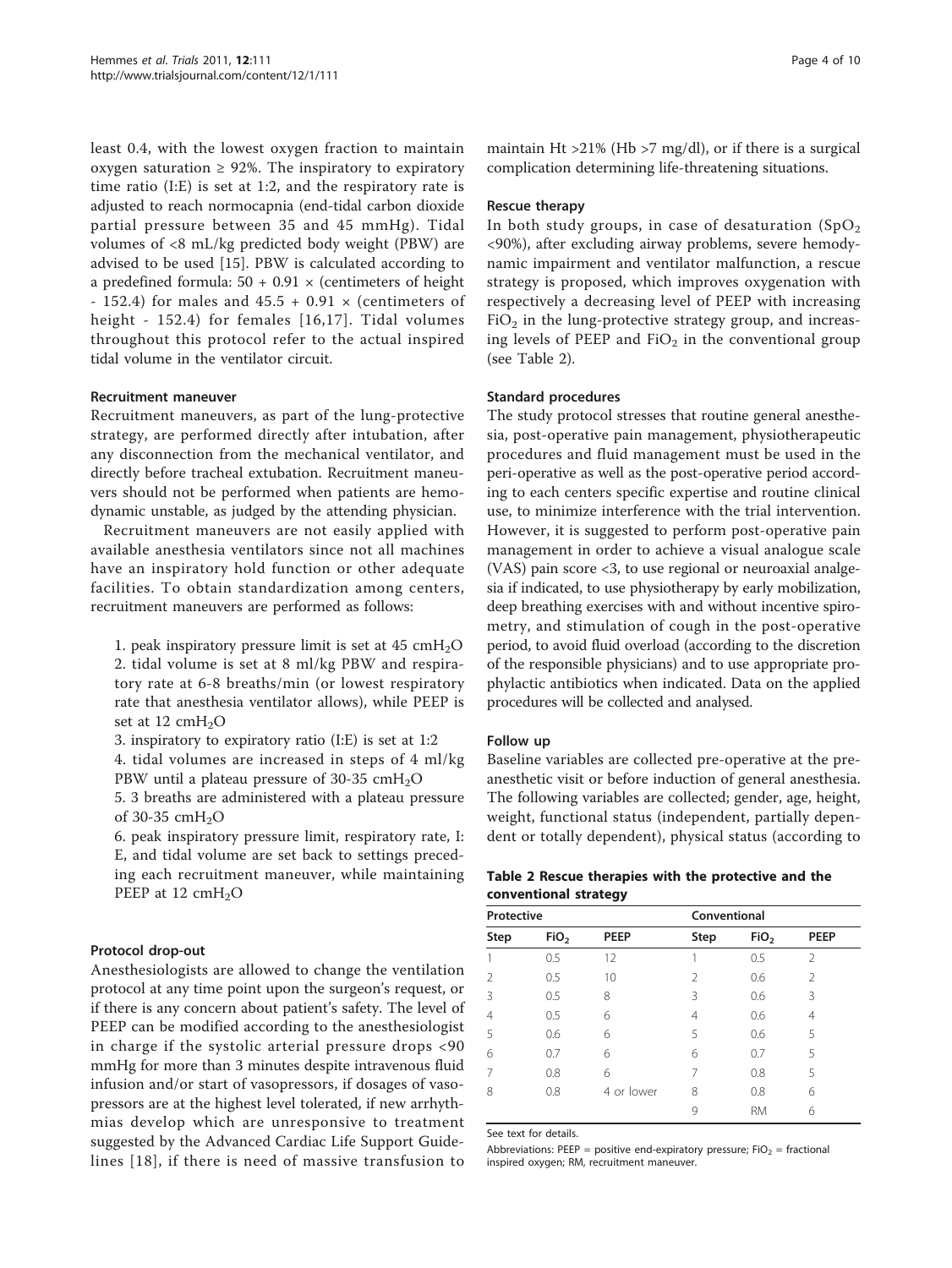the American Society of Anesthesiologists (ASA), cardiac status (heart failure, according to the New York Heart Association (NYHA), acute coronary syndrome, or persistent ventricular tachyarrhythmia's),

COPD and use of inhalation therapy and/or steroids, respiratory infection in the last month, smoking status, alcohol status in the past 2 weeks, history of active cancer, weight loss >10% in the last 6 months, history of diabetes mellitus, use of oral anti-diabetics, use of antibiotics in the last 3 months, use of statins, type of scheduled surgery (emergency or non-emergency and surgical procedure), transfusion of blood products in the preceding 6 hours, vital parameters (timpanic temperature, respiratory rate, SpO2 (%), blood pressure, heart rate), airway secretion score (the patient is required to cough and the presence of secretion will be subjectively evaluated; if yes: purulent or not), VAS-scores for dyspnea and pain, blood samples (glycemia, uremia, creatinine, AST, ALT, bilirubin, Hb, WBC count, platelet count, PT, PTT, and biomarkers [see below]) and a chest X-ray (assessed on mono- and bilateral infiltrate, pleural effusion, atelectasis, pneumothorax, cardiopulmonary edema).

During the intra-operative period variables are recorded hourly after induction of anesthesia during the recruitment maneuver. These variables include duration and type of both anesthesia and surgical procedures, all administered drugs during anesthesia (e.g. anesthetics, vasoactive drugs, anti-arrhythmic medication), ventilator settings, vital parameters, fluid- and transfusion requirements, need of rescue therapy for hypoxemia and intra-operative complications possibly related to recruitment maneuvers (e.g. de-saturation, hypotension during recruitment maneuver, need for vasoactive medication).

Patients are assessed at the first five post-operative days and at the last day before discharge from the hospital. On day 90 hospital free-days are recorded; if the patient is still admitted to the hospital on day 90, this day will be recorded as last day of follow-up. Clinical data and the presence of pulmonary and extra-pulmonary postoperative complications are scored; the day of development of any complication is indicated. A chest X-ray will be taken on the first post-operative day, blood samples for laboratory tests (glycemia, uremia, creatinine, AST, ALT, bilirubin, Hb, WBC count, platelet count, PT, PTT) will be taken on day 1, 3 and 5 and blood samples for biomarkers are collected directly after surgery and on day 5. As mentioned above, one local investigator, blinded for randomization group will score the primary and secondary post-operative endpoints.

## Study endpoints

Primary endpoint - is a composed endpoint of all postoperative pulmonary complications with each complication weighing equally; it is presented as a total percentage of post-operative pulmonary complications. The postoperative complications are defined as: (a) mild respiratory failure (PaO<sub>2</sub> <60 mmHg or  $SpO<sub>2</sub>$  <90% in room air *but* responding to supplemental oxygen, (b) severe respiratory failure (need for non-invasive or invasive mechanical ventilation or a PaO<sub>2</sub> <60 mmHg or  $SpO<sub>2</sub>$  <90% *despite* supplemental oxygen), (c) development of ALI/ARDS (according to consensus guidelines [\[19\]](#page-8-0)), (d) suspected pulmonary infection (patient receives antibiotics and meets at least one of the following criteria: new or changed sputum, new or changed lung opacities on chest X-ray when clinically indicated, tympanic temperature >38.3°C, WBC count  $>12,000/\mu$ l in the absence of other infectious focus), (e) pulmonary infiltrate (chest X-ray demonstrating unilateral or bilateral infiltrates), (f) pleural effusion (chest X-ray demonstrating blunting of the costophrenic angle, loss of the sharp silhouette of the ipsilateral hemidiaphragm in upright position, evidence of displacement of adjacent anatomical structures or (in supine position) a hazy opacity in one hemi-thorax with preserved vascular shadows), (g) atelectasis (suggested by lung opacification with shift of the mediastinum, hilum, or hemidiaphragm towards the affected area, and compensatory overinflation in the adjacent non-atelectatic lung), (h) pneumothorax (air in the pleural space with no vascular bed surrounding the visceral pleura), (i) bronchospasm (newly detected expiratory wheezing treated with bronchodilators), (j) aspiration pneumonitis (respiratory failure after the inhalation of regurgitated gastric contents), (k) cardiopulmonary edema (clinical signs of congestion, including dyspnea, edema, rales and jugular venous distention, with the chest X-ray demonstrating increase in vascular markings and diffuse alveolar interstitial infiltrates).

Secondary clinical endpoints - include (a) intraoperative ventilation strategy related complications (e.g. de-saturation, hypotension during recruitment maneuver, need for vasoactive medication), (b) unexpected need for ICU admission or ICU readmission, (c) hospital-free days at follow-up day 90, (d) postoperative wound healing and (e) post-operative extrapulmonary complications. Extra-pulmonary complications include SIRS, sepsis, severe sepsis, septic shock (all according to consensus criteria [[20\]](#page-8-0)), extrapulmonary infection (wound infection or any other infection), coma (Glasgow Coma Score <8 in the absence of therapeutic coma or sedation), acute myocardial infarction (according to universal definition of myocardial infarction [\[21\]](#page-8-0)), acute renal failure (according to the RIFLE classification system [[22](#page-8-0)]), disseminated intravascular coagulation (according to ISTH diagnostic scoring system for DIC [[23\]](#page-8-0)), gastro-intestinal failure (defined as; gastro-intestinal bleeding or gastro-intestinal failure according to GIF-score [\[24\]](#page-8-0))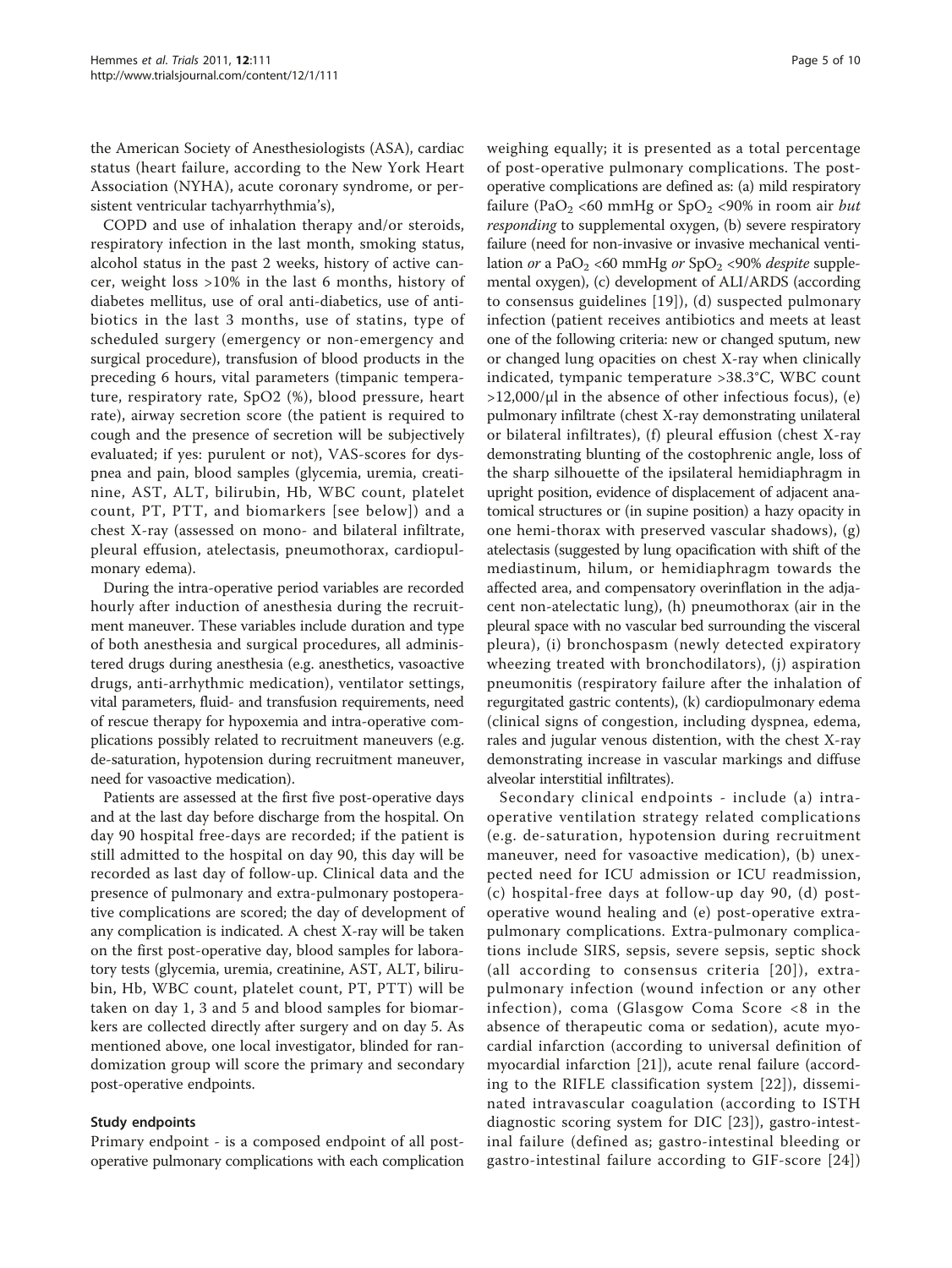and hepatic failure (defined as; serum bilirubin level >2 mg/dL with elevation of the transaminase and lactic dehydrogenase levels above twice normal values).

Other study parameters - Blood samples will be collected and analyzed for systemic markers of lung injury (including but not limited to soluble Receptor for Advanced Glycation Endproducts (sRAGE), Clara Cell protein-16 (CC-16), surfactant proteins A and D and levels of proinflammatory and procoagulant/antifibrinolytic mediators (including but not limited to interleukin (IL)-6, IL-8, tumor necrosis factor (TNF)- $\alpha$ , and thrombin-antithrombin (TAT), protein C, and plasminogen activator inhibitor (PAI)-1). The abovementioned biomarkers of lung injury, acute inflammation and coagulopathy have been shown to correlate with poor clinical outcome in patients with ALI/ARDS [[25\]](#page-8-0). Notably, with short-term mechanical ventilation rises in systemic levels of lung injury biomarkers [\[26\]](#page-8-0), acute inflammation [[9\]](#page-8-0) and procoagulant/antifibrinolytic mediators [\[8](#page-8-0)] have been described. Lung-protective mechanical ventilation strategies attenuated the rise in levels of some of the abovementioned mediators in patients with ALI/ARDS [[27](#page-8-0)], as well as patients who underwent short-term mechanical ventilation because of surgery [[8,9](#page-8-0)]. Most of these trials compared the effect of different tidal volumes.

The injury induced by mechanical ventilation originates in the lung, but may also affect distal organs by release of mediators from the lung into the systemic circulation [[28,29](#page-8-0)]. Therefore systemic biomarkers of distant organ injury, in particular the kidney, are determined (including, but not limited to neutrophil gelatinase-associated lipocalin (NGAL) and cystatin C).

#### Statistical considerations

Sample size calculation - the required sample size is calculated from an estimated effect size derived from data collected in the ARISCAT study [\[14\]](#page-8-0) and previous studies on the incidence of postoperative pulmonary complications [[12,13,30\]](#page-8-0). A two group  $\chi^2$  test with a 0.05 two-sided significance level will have 80% power to detect the difference (in post-operative pulmonary complications) between conventional mechanical ventilation (24%) and open lung mechanical ventilation (16.5%) (Odds ratio of 0.626) when the sample size in each group is 450.

Interim analysis - one main concern is not to withhold positive effects of the open lung mechanical ventilation strategy to the control group. Therefore, interim analyses are performed after 300 and 600 patients. The first interim analysis is performed when 300 patients have successfully been included and followed-up. If the intervention has a strong trend for improving post-operative pulmonary complications (as defined above) with a  $p$ -value < 0.0005 is found at 300 patients or <0.014 at 600 patients,

termination of the study is considered. The third and final analysis is performed at 900 patients with a  $p$ -value of 0.045 for significance. When post-operative pulmonary complications occur significantly more frequent in the intervention group, terminating the study due to harm will be considered when  $p \le 0.022$  for each interim analysis.

### Statistical analysis

Normally distributed variables will be expressed by their mean and standard deviation; not normally distributed variables will be expressed by their medians and interquartile ranges; categorical variables will be expressed as n (%). In test groups of continuous normally distributed variables, Student's t-test will be used. Likewise if continuous data are not normally distributed the Mann-Whitney U test will be used. Categorical variables will be compared with the Chi-square test or Fisher's exact tests or when appropriate as relative risks. Where appropriate statistical uncertainty will be expressed by 95% confidence levels.

Primary outcome is the total occurrence of pulmonary complications within the first 5 post-operative days, presented as a percentage. The percentage will be analyzed as continuous data. If the data is normally distributed, Student's *t*-test will be used or when not normally distributed the Mann-Whitney  $U$  test will be used.

As this is a randomized controlled trial, we expect that randomization in this large study population will sufficiently balance the baseline characteristics. Baseline balance is tested and imbalance compensated in all preoperative variables and on ARISCAT scores [[14](#page-8-0)] (as mentioned above). However if imbalance occurs, the confounding factor will be corrected using a multiple logistic regression model. For this we will treat the proportion as a binary response (complications occur during day one to day five post-operative).

Time to event variables (primary and secondary outcomes) are analyzed using a proportional hazard model adjusted for possible imbalances of patients' baseline characteristics. Time course variables (e.g. repeated measures of vital parameters, blood values, VAS-scores, actual mobility) are analyzed by a linear mixed model. The linear mixed models procedure expands the GLM so that the data are permitted to exhibit correlated and non-constant variability. The model includes two factors: 1) study group (fixed factor, intervention or control group), each level of the study group factor can have a different linear effect on the value of the dependent variable; 2) time as a covariate, time is considered to be a random sample from a larger population of values, the effect is not limited to the chosen times.

## Study Organization

The Executive Committee is constituted of the study principal investigator and the principal investigators of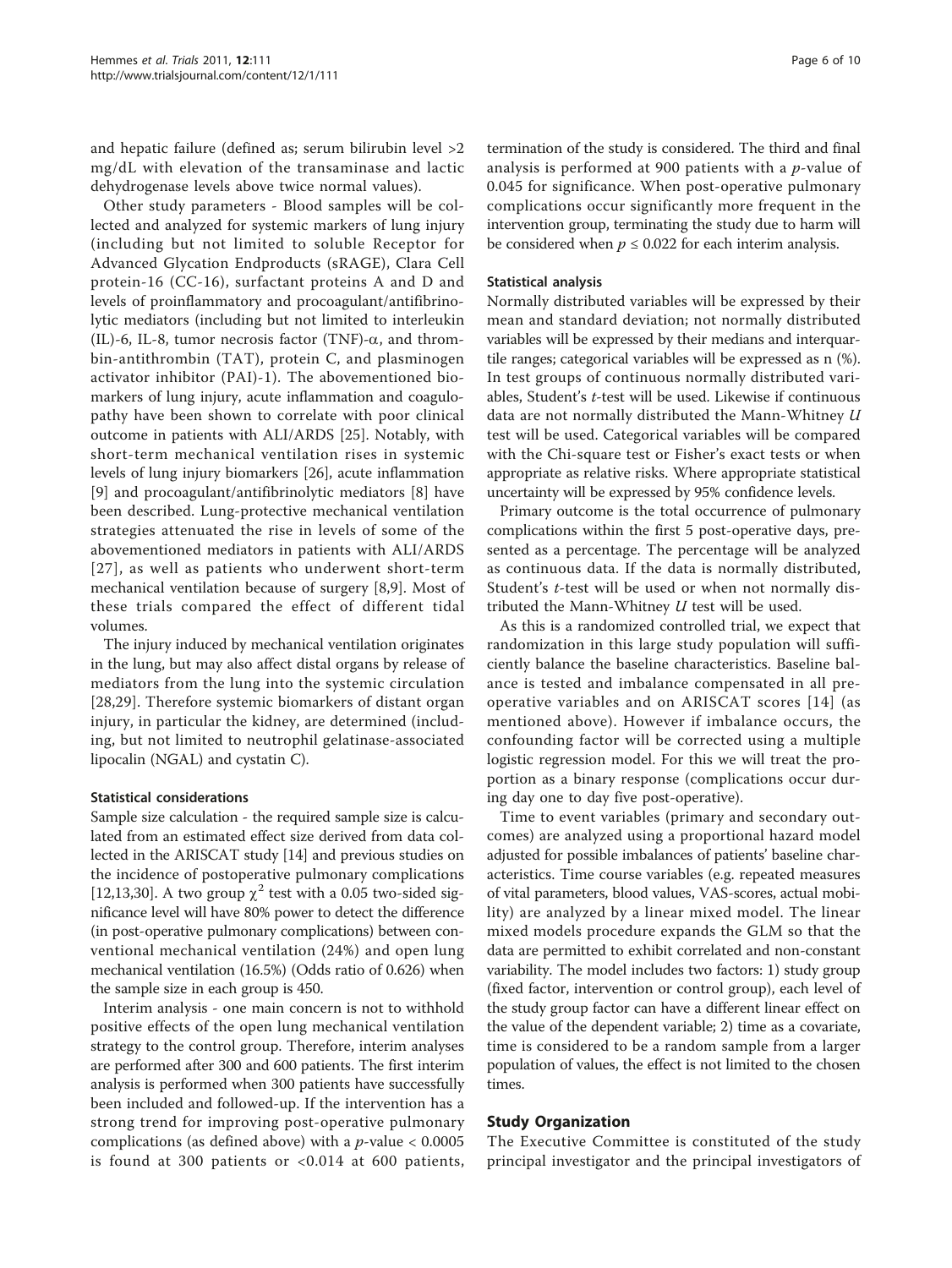the investigating centers that approved the final trial design and protocol issued to the clinical sites and to the Data and Safety Monitoring Board (DSMB).

The independent DSMB watches over the ethics of conducting the study in accordance with the Declaration of Helsinki, monitors patient safety and reviews safety issues as the study progresses. All serious adverse events, and all unexpected and related or possibly-related adverse events will be reported blinded to the appointed international SAE-manager, who assesses the events and reports this information to the DSMB within 24 hours of that event in the case of a serious adverse event or within one week in the case of an adverse event.

The Steering Committee is composed of the principal investigators of the principle participating centers who contribute to the design and revisions of the study protocol.

The National Coordinators are responsible for administrative management and communication with the local principle investigator and provide assistance to the participating clinical sites in trial management, record keeping and data management.

### **Discussion**

It has become clear that mechanical ventilation can attenuate lung damage and may even be the primary factor in lung injury [\[2,3](#page-7-0)]. ALI/ARDS is characterized by heterogeneous distribution of pulmonary aeration. During ventilation the aerated part of the lung receives the largest part of the tidal volume, potentially causing overdistention with excessive alveolar wall tension and stress. The nonaerated atelectatic lung regions are prone to repeated collapse and re-expansion of alveoli, causing shear stress and diffuse mechanical damage of the alveoli [[2](#page-7-0)[,28](#page-8-0)]. This could trigger local and systemic inflammation, which has been suggested to cause ventilator-associated lung injury [\[1,](#page-7-0)[8,9\]](#page-8-0).

Protective mechanical ventilation using lower tidal volumes could reduce ventilator-associated lung injury. Indeed, the use of lower tidal volumes has been found beneficial in patients who needed long-term mechanical ventilation for ALI/ARDS [\[1](#page-7-0),[15](#page-8-0)]. Two retrospective studies [[31](#page-8-0),[32\]](#page-8-0) and one randomized controlled trial [[33](#page-8-0)] suggest lower tidal volumes to be beneficial in patients without acute lung injury in long-term ventilation as well. Other trials suggest that ventilation with lower tidal volumes is also beneficial in short-term ventilation for patients without preexisting lung injury [[8,9](#page-8-0),[34\]](#page-8-0). In these trials different levels of PEEP were used, making comparison and interpretation of the additional effect of PEEP difficult.

During general anesthesia reductions in end-expiratory lung volume and increases in airway closure is commonly seen [[35\]](#page-8-0). Both contribute to atelectasis formation. The most important morbid post-operative pulmonary complication is atelectasis formation, which increases the risk for pneumonia and hypoxic acute respiratory failure [[36\]](#page-8-0). Post-operative pulmonary complications, in particular post-operative respiratory failure, add to the morbidity and mortality of surgical patients [[12,13\]](#page-8-0). PEEP prevents alveolar collapse and atelectasis formation. Recruitment maneuvers can be used to achieve initial alveolar recruitment [[3](#page-7-0)[,37](#page-8-0)]. Data suggests that recruitment maneuvers adequately support the beneficial effects of PEEP in shortterm ventilation [\[38,39\]](#page-8-0). However, PEEP levels should not be too high, to avoid overdistention of the lung [[1,](#page-7-0)[40](#page-8-0)].

Various studies showed mechanical ventilation according to an open lung concept to improve ventilatory efficacy of the lungs in patients with healthy lungs undergoing general anesthesia [[3](#page-7-0),[37\]](#page-8-0). Studies have shown the open lung concept to attenuate inflammatory responses and to prevent loss of functional residual capacity in cardiac surgery patients [[34,41](#page-8-0)]. Of note, there is some controversy about the clinical importance of the cyclic collapse of alveoli. Indeed, the potential of ventilation strategies with lower tidal volumes and PEEP for protecting the lungs during the intra-operative period in patients without previous lung injury has been questioned [[6,](#page-7-0)[7\]](#page-8-0).

The PROVHILO trial is the first randomized controlled study powered to investigate whether protective mechanical ventilation using higher levels of PEEP complemented by recruitment maneuvers attenuates postoperative pulmonary complications. The two ventilation strategies used in the PROVHILO trial are composed to match as many clinically applied anesthesia ventilators as possible. With these standardized ventilation strategies, we aim to minimize variation between ventilation strategies used in the participating centers.

The primary endpoint of this trial is a composed endpoint (post-operative pulmonary complications). This could be seen as a shortcoming, since the effect of the intervention on one post-operative pulmonary complication could be diluted if other post-operative pulmonary complications are not affected, or affected to a lesser content. However, since we collect and report on all post-operative pulmonary complications, it may still be possible to determine the effects on separate complications.

The main concern in the statistical interim analysis is not to withhold positive effects of the treatment to the control group. However, to achieve maximal protection for patients and to have a lower chance of achieving positive effects of the intervention on post-operative pulmonary complications if they were not really present, different stopping rules are defined for a strong beneficial effect on post-operative pulmonary complications of the intervention versus a worse effect on post-operative pulmonary complications.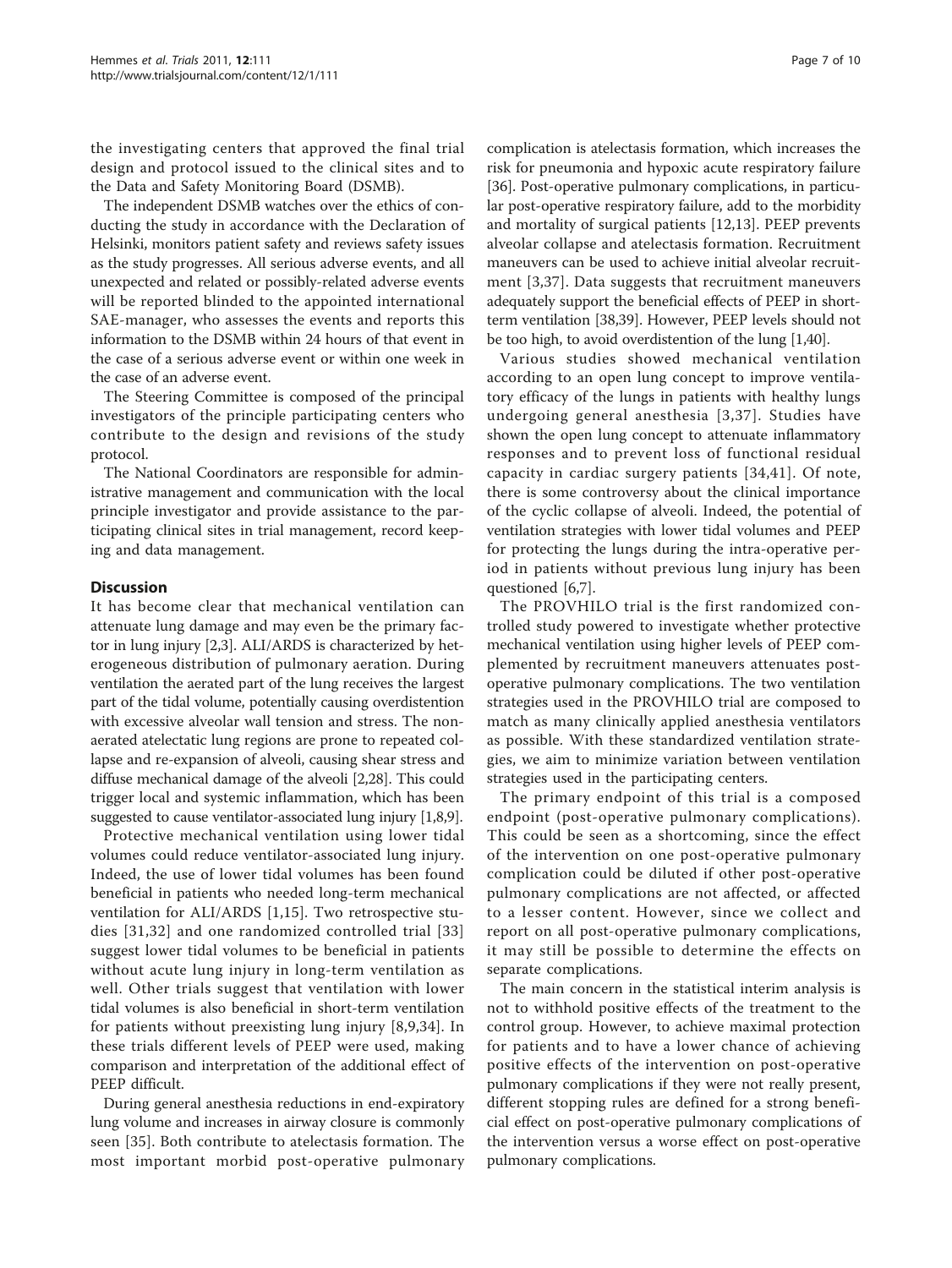<span id="page-7-0"></span>The spectrum of ventilator-associated lung injury does not only include pulmonary inflammation, but also an increase in systemic inflammatory mediators [2,[42](#page-8-0)-[44](#page-8-0)]. The lung has been suggested as an important causative part of the inflammation-induced systemic disease state that can evolve to multi-organ failure, rather than merely a pulmonary disease process. Alveolar collapse during mechanical ventilation can lead to activation of inflammatory response both locally and systemically, which can play a role in modulating the individual patient's outcome [3,[28,45](#page-8-0)]. To determine this possible effect on patients in this trial, secondary endpoints on extra-pulmonary complications are collected and reported, as well as blood samples for the determination of specific markers of distal organ injury.

Several confounding factors can be suggested. Postoperative pain is a commonly acknowledged contributor to post-operative atelectasis [\[46,47\]](#page-8-0). Respiratory chest physiotherapy has been shown to decrease postoperative respiratory complications in cardiac surgery, when performed before surgery [\[48\]](#page-8-0). It is still uncertain if postoperative physiotherapeutic procedures are beneficial, although there is some evidence in favor of physiotherapy [[47\]](#page-8-0). Excessive intra-operative fluid administration is another possible contributing factor to the development of respiratory failure [\[49](#page-9-0)]. These factors are not protocolized by the PROVHILO trial. The protocol stresses that general anesthesia, post-operative pain management, physiotherapeutic procedures, fluid management and all other perioperative procedures are to be performed according to the centers' specific expertise and routine clinical use. We aim to minimize interference with the effect of PEEP and recruitment maneuvers on post-operative pulmonary complications. Suggestions on the abovementioned perioperative procedures are made in the protocol, to keep the variability as small as possible. No suggestions are made on type of anesthesia to use, to make the trial as accessible as possible for anesthesiologists. It is known, however, that several anesthetic drugs affect lung capacity during surgery [[50,51\]](#page-9-0). Since we collect and report on all commonly known risk factors for post-operative pulmonary complications and intra-operative administered drugs, it may still be possible to determine the effect on the primary and secondary outcomes.

In conclusion, the PROVHILO trial is a worldwide investigator-initiated randomized controlled trial powered to test the hypothesis that an open lung mechanical ventilation strategy using higher levels of PEEP and recruitment maneuvers during short-term intra-operative mechanical ventilation prevents against post-operative pulmonary complications. The PROVHILO trial also determines the effect of an open lung approach on postoperative extra-pulmonary complications. Finally, in the PROVHILO trial the effect of lung-protective mechanical Page 8 of 10

ventilation is monitored by highly specific biomarkers of lung injury.

#### List of abbreviations

AE: Adverse Event; ALI: Acute Lung Injury; AR: Adverse Reaction; ARDS: Acute Respiratory Distress Syndrome; COPD: Chronic Obstructive Pulmonary Disease; EU: European Union; ICU: Intensive Care Unit; I:E: Inspiratory to Expiratory ratio; PBW: Predicted Body Weight; PEEP: Positive end-expiratory pressure; PPC: Post-operative pulmonary complications; RM: Recruitment maneuver; SpO2: Oxyhemoglobin saturation by pulse-oximetry breathing air in supine position; VALI: Ventilator-associated lung injury; WBC: White Blood Cells

#### Acknowledgements

#### Funding Source

This study is an investigator-initiated trial, funded by the Academic Medical Center at the University of Amsterdam, Amsterdam, The Netherlands, and the European Society of Anesthesiology (ESA).

#### Author details

<sup>1</sup>Department of Intensive Care Medicine & Laboratory of Experimental Intensive Care and Anesthesiology, Academic Medical Center, University of Amsterdam, The Netherlands. <sup>2</sup>Department of Environment, Health and Safety, University of Insubria, Varese, Italy. <sup>3</sup>Department of Critical Care Medicine and Anesthesiology (SAR B), Saint Eloi University Hospital, Montpellier, France. <sup>4</sup>Department of Anesthesiology, Hospital Universitar I Germans Trias I Pujol, Barcelona, Spain. <sup>5</sup>Department of Anesthesiology and Intensive Care Medicine, University of Leipzig, Germany. <sup>6</sup>Division Cardiac-Thoracic-, Vascular Anesthesia and Intensive Care, Medical University, Vienna, Austria. <sup>7</sup>Department of Medical Sciences, Section of Clinical Physiology University Hospital, Uppsala, Sweden. <sup>8</sup>Department of Anesthesiology and Intensive Care Medicine, University Hospital Carl Gustav Carus, Dresden, Germany. <sup>9</sup>Department of Anesthesiology, University of Bonn, Bonn, Germany. <sup>10</sup>Department of Surgical Sciences and Integrated Diagnostics, University of Genoa, Genoa, Italy.

#### Authors' contributions

SH: preparation of the initial drafts of the manuscript and preparation of the final version. All: review of the initial drafts of the manuscript. JB: planned the statistical analysis and revised the manuscript. MS, MGdA, PP designed the study, reviewed the initial drafts of the manuscript. All authors approved the final version of the manuscript.

#### Competing interests

The authors declare that they have no competing interests.

#### Received: 9 February 2011 Accepted: 6 May 2011 Published: 6 May 2011

#### References

- 1. Putensen C, Theuerkauf N, Zinserling J, Wrigge H, Pelosi P: [Meta-analysis:](http://www.ncbi.nlm.nih.gov/pubmed/19841457?dopt=Abstract) [ventilation strategies and outcomes of the acute respiratory distress](http://www.ncbi.nlm.nih.gov/pubmed/19841457?dopt=Abstract) [syndrome and acute lung injury.](http://www.ncbi.nlm.nih.gov/pubmed/19841457?dopt=Abstract) Ann Intern Med 2009, 151:566-576.
- 2. Tremblay LN, Slutsky AS: [Ventilator-induced lung injury: from the bench](http://www.ncbi.nlm.nih.gov/pubmed/16231069?dopt=Abstract) [to the bedside.](http://www.ncbi.nlm.nih.gov/pubmed/16231069?dopt=Abstract) Intensive Care Med 2006, 32:24-33.
- 3. Papadakos PJ, Lachmann B: [The open lung concept of mechanical](http://www.ncbi.nlm.nih.gov/pubmed/17368168?dopt=Abstract) [ventilation: the role of recruitment and stabilization.](http://www.ncbi.nlm.nih.gov/pubmed/17368168?dopt=Abstract) Crit Care Clin 2007, 23:241-250, ix-x.
- 4. Briel M, Meade M, Mercat A, Brower RG, Talmor D, Walter SD, Slutsky AS, Pullenayegum E, Zhou Q, Cook D, et al: Higher vs lower positive endexpiratory pressure in patients with acute lung injury and acute respiratory distress syndrome: systematic review and meta-analysis. JAMA 303:865-873.
- 5. Schultz MJ, Haitsma JJ, Slutsky AS, Gajic O: [What tidal volumes should be](http://www.ncbi.nlm.nih.gov/pubmed/17525599?dopt=Abstract) [used in patients without acute lung injury?](http://www.ncbi.nlm.nih.gov/pubmed/17525599?dopt=Abstract) Anesthesiology 2007, 106:1226-1231.
- 6. Wrigge H, Uhlig U, Baumgarten G, Menzenbach J, Zinserling J, Ernst M, Dromann D, Welz A, Uhlig S, Putensen C: [Mechanical ventilation strategies](http://www.ncbi.nlm.nih.gov/pubmed/16132888?dopt=Abstract) [and inflammatory responses to cardiac surgery: a prospective](http://www.ncbi.nlm.nih.gov/pubmed/16132888?dopt=Abstract) [randomized clinical trial.](http://www.ncbi.nlm.nih.gov/pubmed/16132888?dopt=Abstract) Intensive Care Med 2005, 31:1379-1387.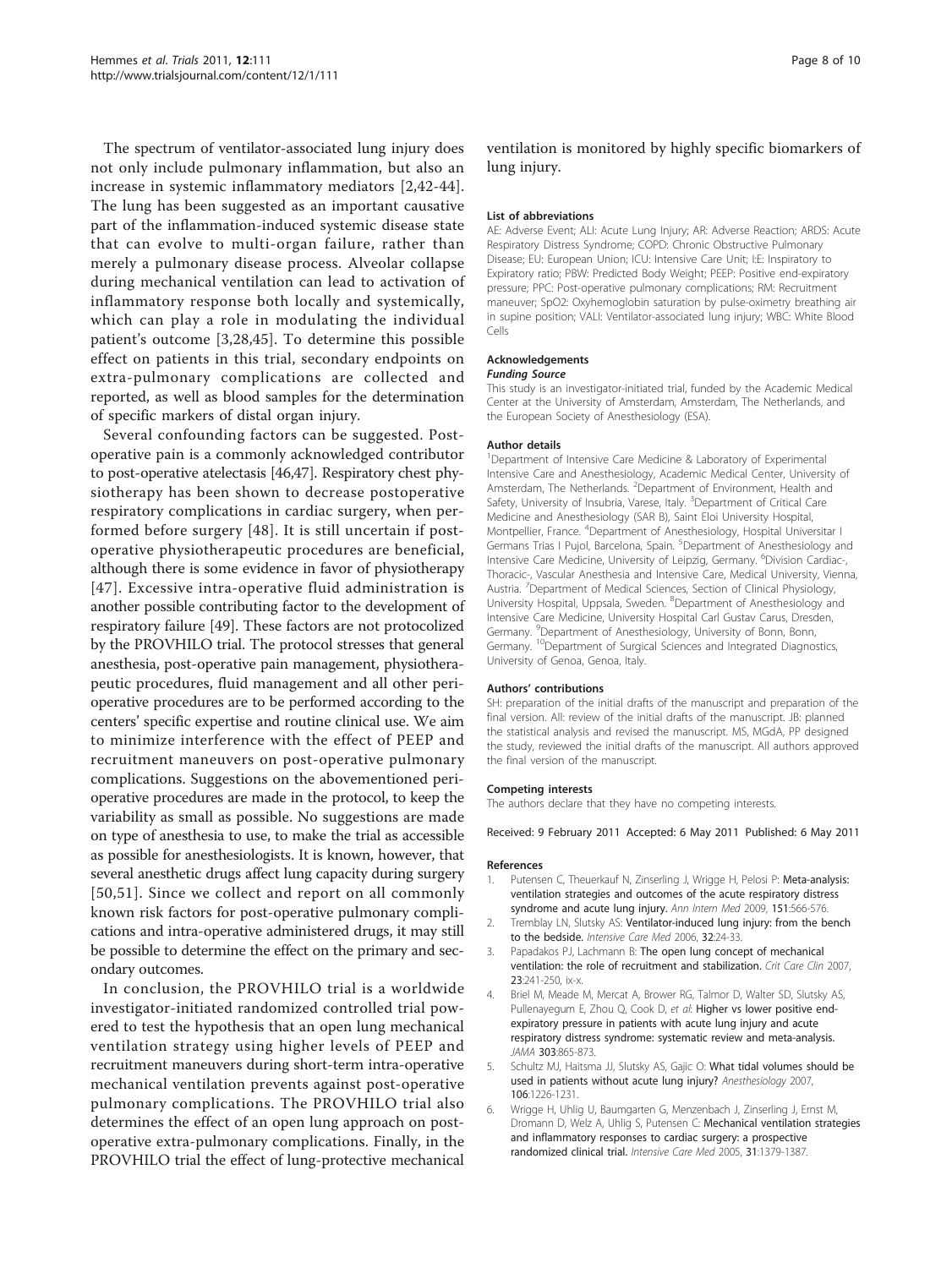- <span id="page-8-0"></span>7. Wrigge H, Uhlig U, Zinserling J, Behrends-Callsen E, Ottersbach G, Fischer M, Uhlig S, Putensen C: [The effects of different ventilatory settings on](http://www.ncbi.nlm.nih.gov/pubmed/14980936?dopt=Abstract) [pulmonary and systemic inflammatory responses during major surgery.](http://www.ncbi.nlm.nih.gov/pubmed/14980936?dopt=Abstract) Anesth Analg 2004, 98:775-781.
- 8. Choi G, Wolthuis EK, Bresser P, Levi M, van der Poll T, Dzoljic M, Vroom MB, Schultz MJ: [Mechanical ventilation with lower tidal volumes and positive](http://www.ncbi.nlm.nih.gov/pubmed/17006066?dopt=Abstract) [end-expiratory pressure prevents alveolar coagulation in patients](http://www.ncbi.nlm.nih.gov/pubmed/17006066?dopt=Abstract) [without lung injury.](http://www.ncbi.nlm.nih.gov/pubmed/17006066?dopt=Abstract) Anesthesiology 2006, 105:689-695.
- 9. Wolthuis EK, Choi G, Dessing MC, Bresser P, Lutter R, Dzoljic M, van der Poll T, Vroom MB, Hollmann M, Schultz MJ: [Mechanical ventilation with](http://www.ncbi.nlm.nih.gov/pubmed/18156881?dopt=Abstract) [lower tidal volumes and positive end-expiratory pressure prevents](http://www.ncbi.nlm.nih.gov/pubmed/18156881?dopt=Abstract) [pulmonary inflammation in patients without preexisting lung injury.](http://www.ncbi.nlm.nih.gov/pubmed/18156881?dopt=Abstract) Anesthesiology 2008, 108:46-54.
- 10. Rothen HU, Sporre B, Engberg G, Wegenius G, Reber A, Hedenstierna G: [Prevention of atelectasis during general anaesthesia.](http://www.ncbi.nlm.nih.gov/pubmed/7760608?dopt=Abstract) Lancet 1995, 345:1387-1391.
- 11. Jaber S, Coisel Y, Marret E, Malinovsky JM, Bouaziz H: Ventilatory Management during General Anesthesia: A Multicenter Observational Study. Anesthesiology 2006, A1516.
- 12. Arozullah AM, Daley J, Henderson WG, Khuri SF: [Multifactorial risk index](http://www.ncbi.nlm.nih.gov/pubmed/10903604?dopt=Abstract) [for predicting postoperative respiratory failure in men after major](http://www.ncbi.nlm.nih.gov/pubmed/10903604?dopt=Abstract) [noncardiac surgery. The National Veterans Administration Surgical](http://www.ncbi.nlm.nih.gov/pubmed/10903604?dopt=Abstract) [Quality Improvement Program.](http://www.ncbi.nlm.nih.gov/pubmed/10903604?dopt=Abstract) Ann Surg 2000, 232:242-253.
- 13. Smetana GW, Lawrence VA, Cornell JE: [Preoperative pulmonary risk](http://www.ncbi.nlm.nih.gov/pubmed/16618956?dopt=Abstract) [stratification for noncardiothoracic surgery: systematic review for the](http://www.ncbi.nlm.nih.gov/pubmed/16618956?dopt=Abstract) [American College of Physicians.](http://www.ncbi.nlm.nih.gov/pubmed/16618956?dopt=Abstract) Ann Intern Med 2006, 144:581-595.
- 14. Canet J, Gallart L, Gomar C, Paluzie G, Valles J, Castillo J, Sabate S, Mazo V, Briones Z, Sanchis J: Prediction of Postoperative Pulmonary Complications in a Population-based Surgical Cohort. Anesthesiology 113:1338-1350.
- 15. Ventilation with lower tidal volumes as compared with traditional tidal volumes for acute lung injury and the acute respiratory distress syndrome. The Acute Respiratory Distress Syndrome Network. N Engl J Med 2000, 342:1301-1308.
- 16. Crapo RO, Morris AH, Gardner RM: [Reference spirometric values using](http://www.ncbi.nlm.nih.gov/pubmed/7271065?dopt=Abstract) [techniques and equipment that meet ATS recommendations.](http://www.ncbi.nlm.nih.gov/pubmed/7271065?dopt=Abstract) Am Rev Respir Dis 1981, 123:659-664.
- 17. Crapo RO, Morris AH, Clayton PD, Nixon CR: [Lung volumes in healthy](http://www.ncbi.nlm.nih.gov/pubmed/7074238?dopt=Abstract) [nonsmoking adults.](http://www.ncbi.nlm.nih.gov/pubmed/7074238?dopt=Abstract) Bull Eur Physiopathol Respir 1982, 18:419-425.
- 18. 2005 International Consensus on Cardiopulmonary Resuscitation and Emergency Cardiovascular Care Science with Treatment Recommendations. Part 4: Advanced life support. Resuscitation 2005, 67:213-247.
- 19. Bernard GR, Artigas A, Brigham KL, Carlet J, Falke K, Hudson L, Lamy M, LeGall JR, Morris A, Spragg R: [Report of the American-European](http://www.ncbi.nlm.nih.gov/pubmed/8014293?dopt=Abstract) [consensus conference on ARDS: definitions, mechanisms, relevant](http://www.ncbi.nlm.nih.gov/pubmed/8014293?dopt=Abstract) [outcomes and clinical trial coordination. The Consensus Committee.](http://www.ncbi.nlm.nih.gov/pubmed/8014293?dopt=Abstract) Intensive Care Med 1994, 20:225-232.
- 20. Bone RC: [Toward an epidemiology and natural history of SIRS \(systemic](http://www.ncbi.nlm.nih.gov/pubmed/1460735?dopt=Abstract) [inflammatory response syndrome\).](http://www.ncbi.nlm.nih.gov/pubmed/1460735?dopt=Abstract) JAMA 1992, 268:3452-3455.
- 21. Thygesen K, Alpert JS, White HD, Jaffe AS, Apple FS, Galvani M, Katus HA, Newby LK, Ravkilde J, Chaitman B, et al: [Universal definition of myocardial](http://www.ncbi.nlm.nih.gov/pubmed/17951284?dopt=Abstract) [infarction.](http://www.ncbi.nlm.nih.gov/pubmed/17951284?dopt=Abstract) Circulation 2007, 116:2634-2653.
- 22. Bellomo R, Ronco C, Kellum JA, Mehta RL, Palevsky P: [Acute renal failure](http://www.ncbi.nlm.nih.gov/pubmed/15312219?dopt=Abstract)  [definition, outcome measures, animal models, fluid therapy and](http://www.ncbi.nlm.nih.gov/pubmed/15312219?dopt=Abstract) [information technology needs: the Second International Consensus](http://www.ncbi.nlm.nih.gov/pubmed/15312219?dopt=Abstract) [Conference of the Acute Dialysis Quality Initiative \(ADQI\) Group.](http://www.ncbi.nlm.nih.gov/pubmed/15312219?dopt=Abstract) Crit Care 2004, 8:R204-212.
- 23. Levi M, Toh CH, Thachil J, Watson HG: [Guidelines for the diagnosis and](http://www.ncbi.nlm.nih.gov/pubmed/19222477?dopt=Abstract) [management of disseminated intravascular coagulation. British](http://www.ncbi.nlm.nih.gov/pubmed/19222477?dopt=Abstract) [Committee for Standards in Haematology.](http://www.ncbi.nlm.nih.gov/pubmed/19222477?dopt=Abstract) Br J Haematol 2009, 145:24-33.
- 24. Reintam A, Parm P, Kitus R, Starkopf J, Kern H: [Gastrointestinal failure score in](http://www.ncbi.nlm.nih.gov/pubmed/18625051?dopt=Abstract) [critically ill patients: a prospective observational study.](http://www.ncbi.nlm.nih.gov/pubmed/18625051?dopt=Abstract) Crit Care 2008, 12:R90.
- 25. Levitt JE, Gould MK, Ware LB, Matthay MA: [The pathogenetic and](http://www.ncbi.nlm.nih.gov/pubmed/19282296?dopt=Abstract) [prognostic value of biologic markers in acute lung injury.](http://www.ncbi.nlm.nih.gov/pubmed/19282296?dopt=Abstract) J Intensive Care Med 2009, 24:151-167.
- 26. Determann RM, Wolthuis EK, Choi G, Bresser P, Bernard A, Lutter R, Schultz MJ: [Lung epithelial injury markers are not influenced by use of](http://www.ncbi.nlm.nih.gov/pubmed/18083770?dopt=Abstract) [lower tidal volumes during elective surgery in patients without](http://www.ncbi.nlm.nih.gov/pubmed/18083770?dopt=Abstract) [preexisting lung injury.](http://www.ncbi.nlm.nih.gov/pubmed/18083770?dopt=Abstract) Am J Physiol Lung Cell Mol Physiol 2008, 294: L344-350.
- 27. Parsons PE, Eisner MD, Thompson BT, Matthay MA, Ancukiewicz M, Bernard GR, Wheeler AP: [Lower tidal volume ventilation and plasma](http://www.ncbi.nlm.nih.gov/pubmed/15644641?dopt=Abstract) [cytokine markers of inflammation in patients with acute lung injury.](http://www.ncbi.nlm.nih.gov/pubmed/15644641?dopt=Abstract) Crit Care Med 2005, 33:1-6, discussion 230-232.
- 28. Del Sorbo L, Slutsky AS: Ventilatory support for acute respiratory failure: new and ongoing pathophysiological, diagnostic and therapeutic developments. Curr Opin Crit Care 16:1-7.
- 29. Plotz FB, Slutsky AS, van Vught AJ, Heijnen CJ: [Ventilator-induced lung](http://www.ncbi.nlm.nih.gov/pubmed/15221129?dopt=Abstract) [injury and multiple system organ failure: a critical review of facts and](http://www.ncbi.nlm.nih.gov/pubmed/15221129?dopt=Abstract) [hypotheses.](http://www.ncbi.nlm.nih.gov/pubmed/15221129?dopt=Abstract) Intensive Care Med 2004, 30:1865-1872.
- 30. Arozullah AM, Khuri SF, Henderson WG, Daley J: [Development and](http://www.ncbi.nlm.nih.gov/pubmed/11712875?dopt=Abstract) [validation of a multifactorial risk index for predicting postoperative](http://www.ncbi.nlm.nih.gov/pubmed/11712875?dopt=Abstract) [pneumonia after major noncardiac surgery.](http://www.ncbi.nlm.nih.gov/pubmed/11712875?dopt=Abstract) Ann Intern Med 2001, 135:847-857.
- 31. Gajic O, Dara SI, Mendez JL, Adesanya AO, Festic E, Caples SM, Rana R, St Sauver JL, Lymp JF, Afessa B, Hubmayr RD: [Ventilator-associated lung](http://www.ncbi.nlm.nih.gov/pubmed/15343007?dopt=Abstract) [injury in patients without acute lung injury at the onset of mechanical](http://www.ncbi.nlm.nih.gov/pubmed/15343007?dopt=Abstract) [ventilation.](http://www.ncbi.nlm.nih.gov/pubmed/15343007?dopt=Abstract) Crit Care Med 2004, 32:1817-1824.
- 32. Gajic O, Frutos-Vivar F, Esteban A, Hubmayr RD, Anzueto A: [Ventilator](http://www.ncbi.nlm.nih.gov/pubmed/15856172?dopt=Abstract) [settings as a risk factor for acute respiratory distress syndrome in](http://www.ncbi.nlm.nih.gov/pubmed/15856172?dopt=Abstract) [mechanically ventilated patients.](http://www.ncbi.nlm.nih.gov/pubmed/15856172?dopt=Abstract) Intensive Care Med 2005, 31:922-926.
- 33. Determann RM, Royakkers A, Wolthuis EK, Vlaar AP, Choi G, Paulus F, Hofstra JJ, de Graaff MJ, Korevaar JC, Schultz MJ: [Ventilation with lower](http://www.ncbi.nlm.nih.gov/pubmed/20055989?dopt=Abstract) [tidal volumes as compared with conventional tidal volumes for patients](http://www.ncbi.nlm.nih.gov/pubmed/20055989?dopt=Abstract) without [acute lung injury: a preventive randomized controlled trial.](http://www.ncbi.nlm.nih.gov/pubmed/20055989?dopt=Abstract) Crit Care 2010, 14:R1.
- 34. Reis Miranda D, Gommers D, Struijs A, Dekker R, Mekel J, Feelders R, Lachmann B, Bogers AJ: [Ventilation according to the open lung concept](http://www.ncbi.nlm.nih.gov/pubmed/16271479?dopt=Abstract) [attenuates pulmonary inflammatory response in cardiac surgery.](http://www.ncbi.nlm.nih.gov/pubmed/16271479?dopt=Abstract) Eur J Cardiothorac Surg 2005, 28:889-895.
- 35. Pelosi P, Rocco PR: [Airway closure: the silent killer of peripheral airways.](http://www.ncbi.nlm.nih.gov/pubmed/17328793?dopt=Abstract) Crit Care 2007, 11:114.
- 36. Pelosi P, Jaber S: Noninvasive respiratory support in the perioperative period. Curr Opin Anaesthesiol 23:233-238.
- 37. Lapinsky SE, Mehta S: [Bench-to-bedside review: Recruitment and](http://www.ncbi.nlm.nih.gov/pubmed/15693985?dopt=Abstract) [recruiting maneuvers.](http://www.ncbi.nlm.nih.gov/pubmed/15693985?dopt=Abstract) Crit Care 2005, 9:60-65.
- 38. Girgis K, Hamed H, Khater Y, Kacmarek RM: [A decremental PEEP trial](http://www.ncbi.nlm.nih.gov/pubmed/17005058?dopt=Abstract) [identifies the PEEP level that maintains oxygenation after lung](http://www.ncbi.nlm.nih.gov/pubmed/17005058?dopt=Abstract) [recruitment.](http://www.ncbi.nlm.nih.gov/pubmed/17005058?dopt=Abstract) Respir Care 2006, 51:1132-1139.
- 39. Talab HF, Zabani IA, Abdelrahman HS, Bukhari WL, Mamoun I, Ashour MA, Sadeq BB, El Sayed SI: [Intraoperative ventilatory strategies for prevention](http://www.ncbi.nlm.nih.gov/pubmed/19843790?dopt=Abstract) [of pulmonary atelectasis in obese patients undergoing laparoscopic](http://www.ncbi.nlm.nih.gov/pubmed/19843790?dopt=Abstract) [bariatric surgery.](http://www.ncbi.nlm.nih.gov/pubmed/19843790?dopt=Abstract) Anesth Analg 2009, 109:1511-1516.
- 40. Maisch S, Reissmann H, Fuellekrug B, Weismann D, Rutkowski T, Tusman G, Bohm SH: [Compliance and dead space fraction indicate an optimal level](http://www.ncbi.nlm.nih.gov/pubmed/18165575?dopt=Abstract) [of positive end-expiratory pressure after recruitment in anesthetized](http://www.ncbi.nlm.nih.gov/pubmed/18165575?dopt=Abstract) [patients.](http://www.ncbi.nlm.nih.gov/pubmed/18165575?dopt=Abstract) Anesth Analg 2008, 106:175-181, table of contents.
- 41. Reis Miranda D, Struijs A, Koetsier P, van Thiel R, Schepp R, Hop W, Klein J, Lachmann B, Bogers AJ, Gommers D: [Open lung ventilation improves](http://www.ncbi.nlm.nih.gov/pubmed/16215379?dopt=Abstract) [functional residual capacity after extubation in cardiac surgery.](http://www.ncbi.nlm.nih.gov/pubmed/16215379?dopt=Abstract) Crit Care Med 2005, 33:2253-2258.
- 42. Slutsky AS, Tremblay LN: [Multiple system organ failure. Is mechanical](http://www.ncbi.nlm.nih.gov/pubmed/9620897?dopt=Abstract) [ventilation a contributing factor?](http://www.ncbi.nlm.nih.gov/pubmed/9620897?dopt=Abstract) Am J Respir Crit Care Med 1998, 157:1721-1725.
- 43. Imai Y, Parodo J, Kajikawa O, de Perrot M, Fischer S, Edwards V, Cutz E, Liu M, Keshavjee S, Martin TR, et al: [Injurious mechanical ventilation and](http://www.ncbi.nlm.nih.gov/pubmed/12709468?dopt=Abstract) [end-organ epithelial cell apoptosis and organ dysfunction in an](http://www.ncbi.nlm.nih.gov/pubmed/12709468?dopt=Abstract) [experimental model of acute respiratory distress syndrome.](http://www.ncbi.nlm.nih.gov/pubmed/12709468?dopt=Abstract) JAMA 2003, 289:2104-2112.
- 44. Dreyfuss D, Saumon G: [Ventilator-induced lung injury: lessons from](http://www.ncbi.nlm.nih.gov/pubmed/9445314?dopt=Abstract) [experimental studies.](http://www.ncbi.nlm.nih.gov/pubmed/9445314?dopt=Abstract) Am J Respir Crit Care Med 1998, 157:294-323.
- 45. Papadakos PJ: [Cytokines, genes, and ARDS.](http://www.ncbi.nlm.nih.gov/pubmed/12006416?dopt=Abstract) Chest 2002, 121:1391-1392. 46. Block BM, Liu SS, Rowlingson AJ, Cowan AR, Cowan JA Jr, Wu CL: [Efficacy of](http://www.ncbi.nlm.nih.gov/pubmed/14612482?dopt=Abstract)
- [postoperative epidural analgesia: a meta-analysis.](http://www.ncbi.nlm.nih.gov/pubmed/14612482?dopt=Abstract) JAMA 2003, 290:2455-2463.
- 47. Ferreyra G, Long Y, Ranieri VM: [Respiratory complications after major](http://www.ncbi.nlm.nih.gov/pubmed/19542885?dopt=Abstract) [surgery.](http://www.ncbi.nlm.nih.gov/pubmed/19542885?dopt=Abstract) Curr Opin Crit Care 2009, 15:342-348.
- 48. Filsoufi F, Rahmanian PB, Castillo JG, Chikwe J, Adams DH: [Predictors and](http://www.ncbi.nlm.nih.gov/pubmed/18263692?dopt=Abstract) [early and late outcomes of respiratory failure in contemporary cardiac](http://www.ncbi.nlm.nih.gov/pubmed/18263692?dopt=Abstract) [surgery.](http://www.ncbi.nlm.nih.gov/pubmed/18263692?dopt=Abstract) Chest 2008, 133:713-721.